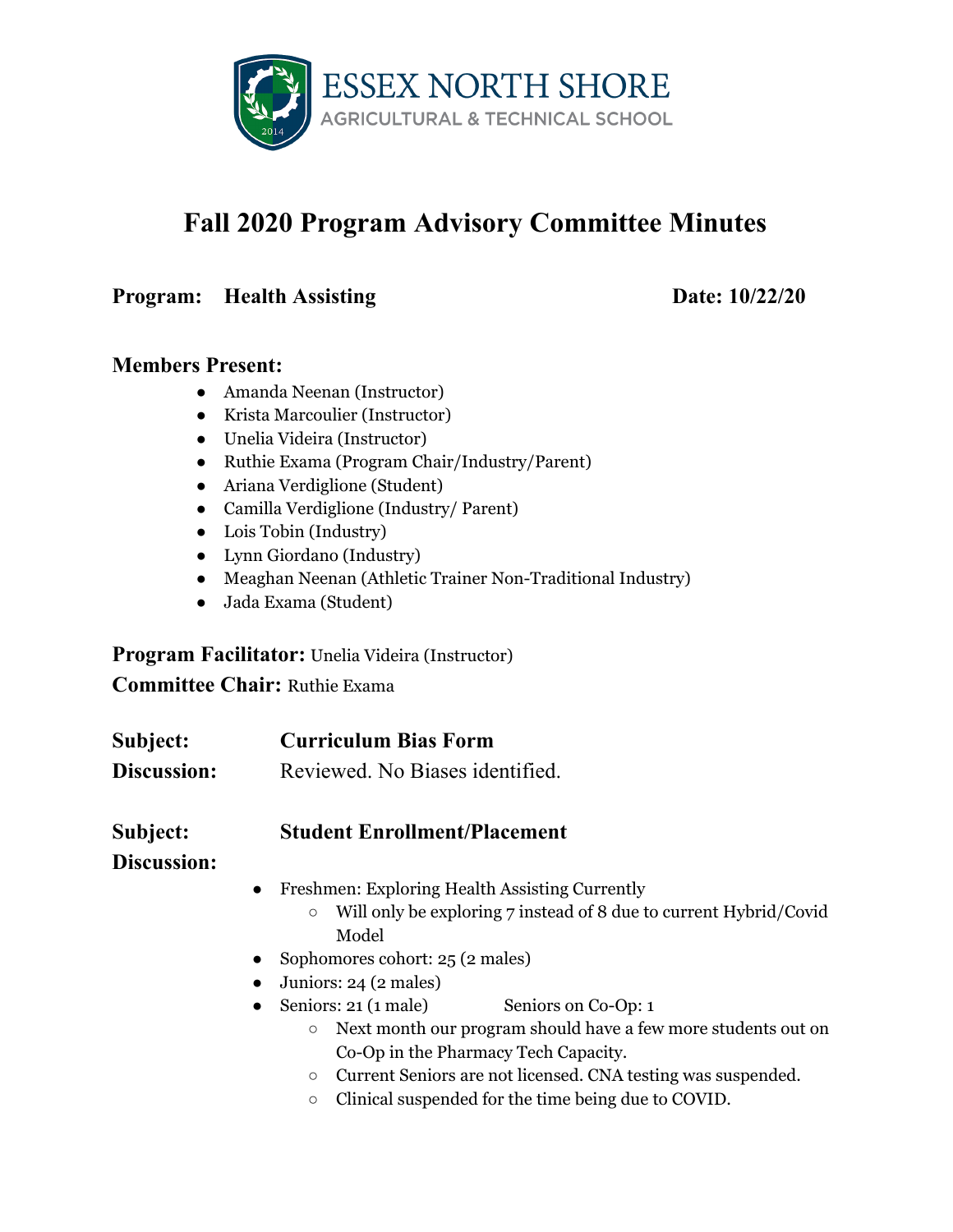

- Co-Op could become suspended if there's a COVID breakout.
- Skill Lab hours can not be counted towards licensing. We will continue to practice in the lab until clinical hours are approved by DPH/DESE.
- Possibility of CTE/Health Assisting enrollment to increase next year
- Lawrence General is sponsoring a program at NECC for certification in nursing assisting. Lawrence will employ without certification at this time (Due to testing suspension secondary to COVID as long as employees are over 18 and have a high school diploma).
- Young senior cohort, younger than 18 years old, graduating this spring

### **Subject: Remote Learning Best Practices**

#### **Discussion:**

- **●** Student reports remote learning is working well. Enjoys synchronous and asynchronous schedule.
- Value added assignments and curriculum reinforcement is the goal of remote learning.
- New curriculum will be taught in-person.
- No specific threshold as to the number of COVID cases prior to transitioning to fully remote model.
- Student reports Remote Learning can be difficult

#### **Subject: New Trends in the Occupational Area**

## **Discussion:**

- COVID impacting facilities financially
	- Creating COVID zones (10-12 beds privates rather than semi-privates)
	- Increased
	- After 14 days
	- No visitors during patient time in COVID zone
	- Once out of the zone, social distancing and strict PPE adherence is the focus, during visits.
	- Flu vaccine required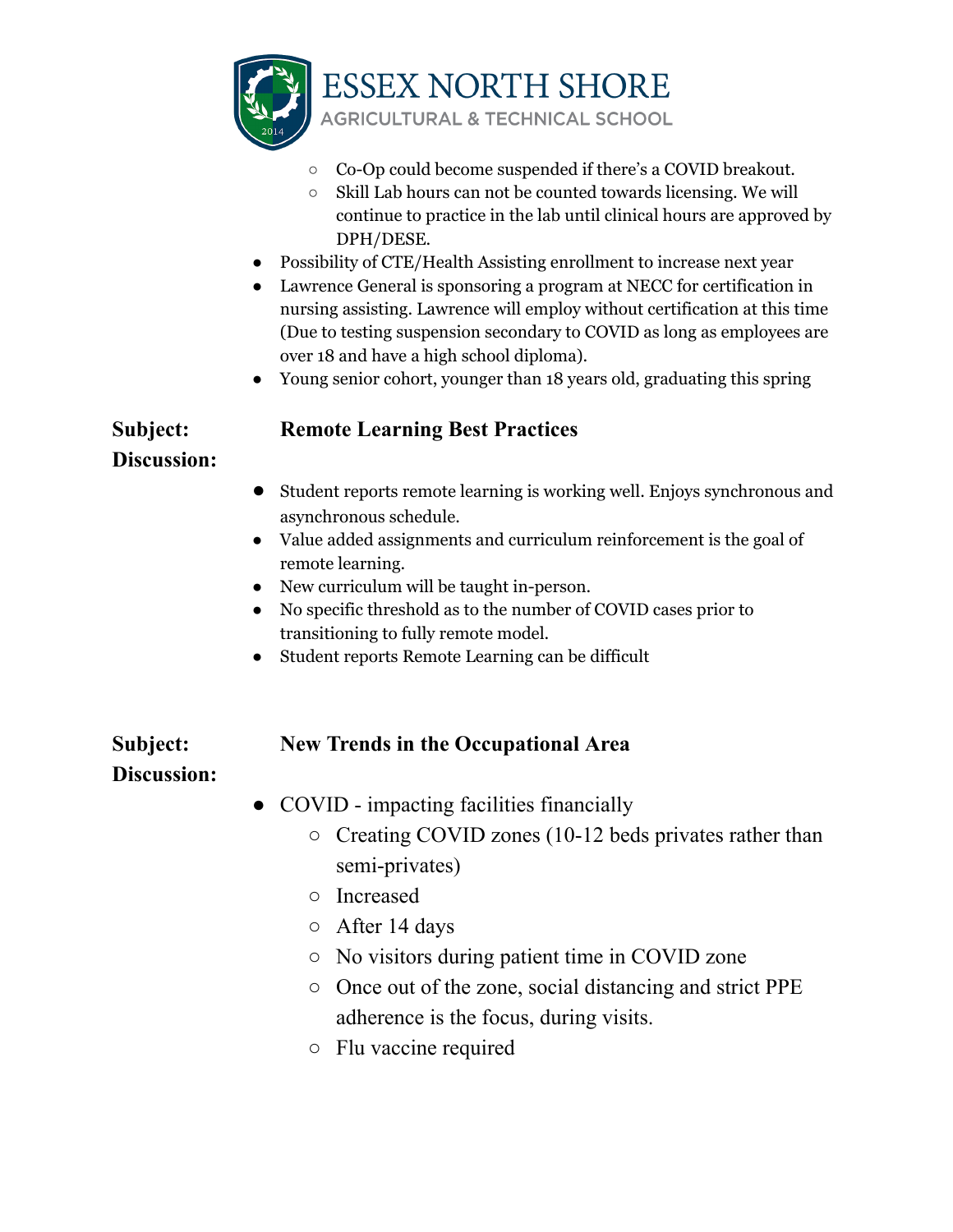

- End of life patients are not allowed to have family present.
	- Making use of ZOOM
- No social gatherings (dining, or activities)
- Hogan
	- Visitor strict COVID protocol adherence -social distancing
	- Staff Testing -regular COVID testing, protocol is to increase to weekly staff testing if one covid positive case.
	- Residents remain in same cohort 24/7
	- Restructured dorms
- ENSATS HA program using Zoom to outreach. Ruthie will reach out to the Activities Director and has provided the contact information to possibly set up outreach to her facility.
	- Allison Cox 978-283-0300
- ENSATS HA program reviews PPE donning and doffing. Typically, students are not given precaution patients out in the clinical setting.

**Subject: Employee Outlook Discussion:**

- Lahey
	- Biweekly COVID testing
	- False Positive- no longer needs to be re-tested with two negative COVID tests.
- Lawrence
	- Changes in COVID protocols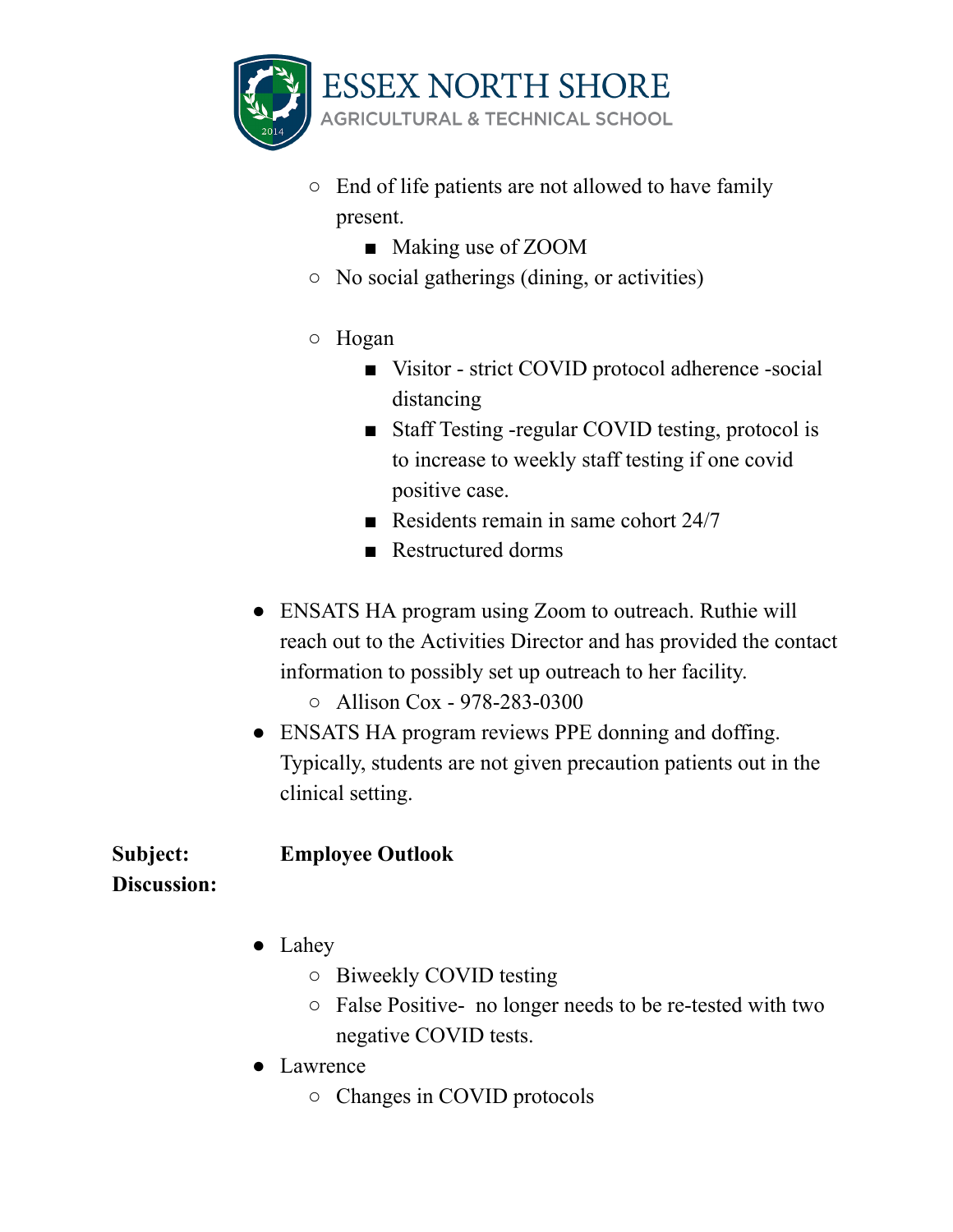

- High need for NAs in Industry across the board.
	- Loss of CNAs due to COVID
	- Recruiting Programs: Career Fairs / Referral bonuses for both staff and new hirees
	- \$20/ hour rate with night shift differential in larger facilities making it difficult for smaller facilities to compete
	- Decrease in job applicants across the board
		- Night Shift is either fully staffed or insufficiently staffed
- Rosewood:
	- Hiring CNA currently
	- Hiring using placement agencies
	- Stephanie McPhearson (?SP)
		- $978 535 8700$ .
- Seacoast:
	- Will not hire without Certifications
	- Ruthie will inquire about hiring with a DPH Waiver for Co-Op.

## **Subject: Portfolios**

## **Discussion:**

- Ruthie & Lois prefered the in-person Portfolio Presentations
- Digital Portfolios provides the experience needed for digital interviews
- In-Person Portfolios provides experience for live interviews (Practice Professionalism - including dress, eye contact, preparedness)